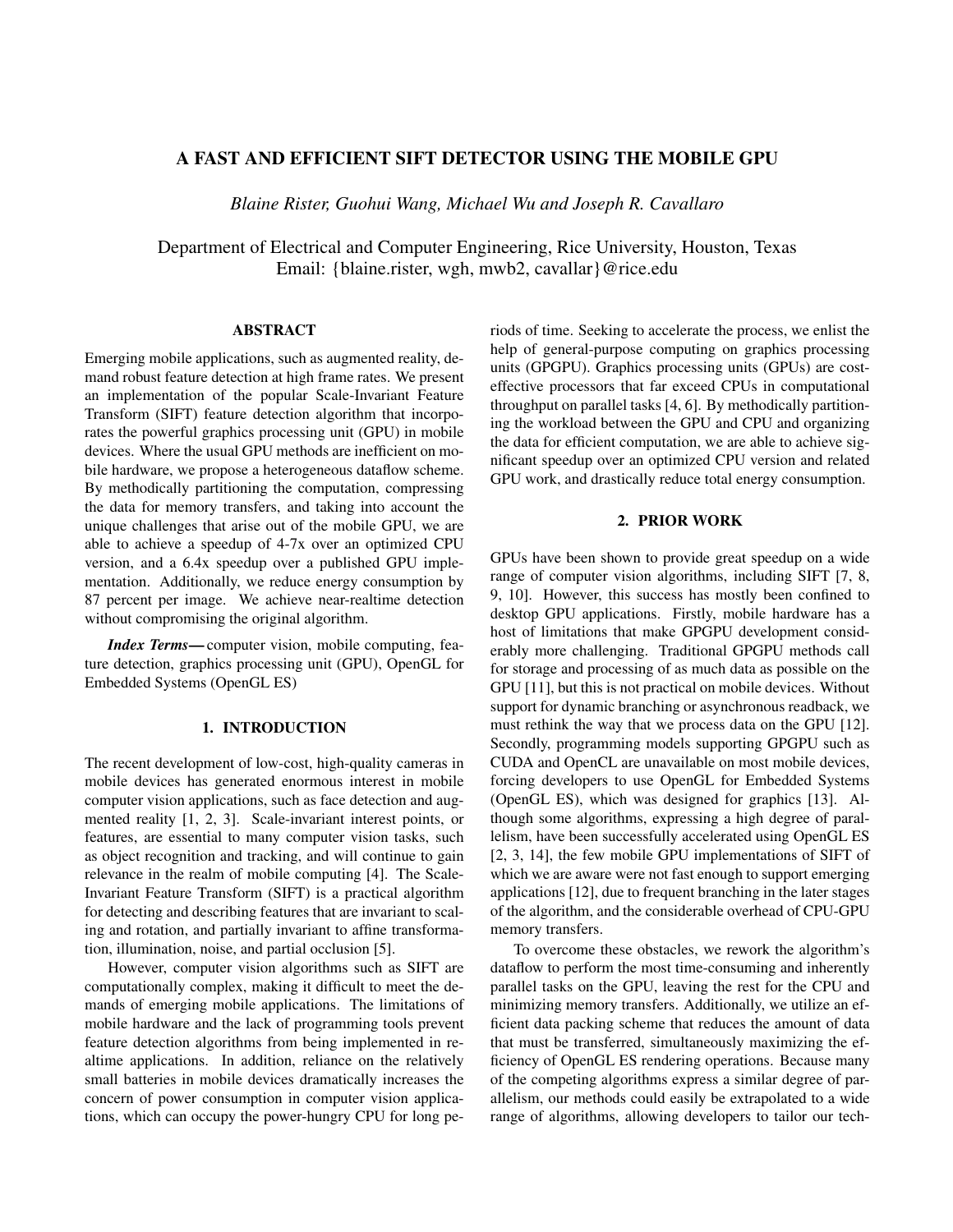

<span id="page-1-0"></span>Fig. 1. SIFT detector memory access pattern. Top scale: Extrema detection, Middle: Extrema, GSS and DoG, Bottom: Extrema and DoG.

niques to specific applications [\[9,](#page-4-8) [15\]](#page-4-14).

## 3. SIFT OVERVIEW

There are two major steps to extracting features from an image: detection and description. Feature detection identifies the spatial locations and dominant orientations of interest points, while feature description provides criteria for matching. We focus on the feature detection phase of the algorithm because its inherent data parallelism makes it a good candidate for GPU acceleration. We now describe the major stages of the SIFT detector:

In order to achieve scale invariance, we generate multiple copies of the input image through repeated Gaussian smoothing, each representing the scene at a different scale, which are collectively known as the Gaussian Scale Space (GSS) pyramid [\[5\]](#page-4-4). Once we have smoothed to twice the original scale, we downsample the result and begin the next octave of the pyramid.

We then construct the Difference of Gaussians (DoG) pyramid by subtracting pairs of successive images in the GSS Pyramid pixel-by-pixel. This approximates the well-studied Laplacian of Gaussian function [\[16\]](#page-4-15). Keypoints are identified as local extrema in the DoG pyramid, by comparison with 26 neighbors in  $3 \times 3$  regions at the current and neighboring scales. Finally, some keypoints are rejected by local contrast and edge detection thresholds, and the remaining locations are refined to sub-pixel accuracy by Gaussian elimination.

With keypoint locations known, we determine their orientations to provide rotational invariance. The gradient pyramid is constructed by taking the grayscale intensity gradient of the relevant GSS pyramid levels at each pixel. Local orientations are assigned to each keypoint by converting the gradients in a neighborhood around each keypoint to polar form, and accumulating their weighted magnitudes into a histogram of orientations, where up to four histogram maxima become keypoint

<span id="page-1-1"></span>

| <b>Table 1.</b> Profiling results of major stages of the algorithm on |
|-----------------------------------------------------------------------|
| CPU and GPU, on the Google Nexus 7 with Tegra 3 system-               |
| on-chip, with an average of 88 keypoints per image. Our im-           |
| plementation is traced in bold and italicized.                        |

| Type of task | Stage of algorithm       | Time (ms)   |                 |
|--------------|--------------------------|-------------|-----------------|
|              |                          | On CPU      | On GPU          |
|              | <b>GSS Pyramid</b>       | 734.3       | 28.2            |
|              | Diff. of Gaussians       | 3.6         | 4.5             |
| Computation  | Extrema detection        | 5.1         | 32.8            |
|              | Keypoint Refinement      | 0.8         | $N/A^{\dagger}$ |
|              | Polar Gradient           | 45.0        | 33.2            |
|              | Load image to GPU        | 0.5<br>23.5 |                 |
| Memory       | GSS Pyramid readback     |             |                 |
| transfer     | Keypoint readback<br>0.8 |             |                 |
|              | Gradient readback        | 217         |                 |

†Keypoint refinement is not implemented on GPU, due to the lack of support for dynamic looping.

orientations.

## 4. IMPLEMENTATION DETAILS

We present an efficient SIFT detector for mobile devices, using a heterogeneous methodology. Code was written for the Android Native Development Kit with OpenGL ES 2.0.

Our main contributions consist of methodical partitioning of the workload between the CPU and GPU, efficient packing of image data into GPU texture memory, and on-the-fly code generation for branch-free convolution in graphics hardware. Each of these design decisions allows us to improve upon the work of Kayombya in frame rate and energy efficiency [\[12\]](#page-4-11).

#### 4.1. Efficiently-partitioned heterogeneous computation

Careful partitioning of the workload between the CPU and GPU significantly improves processing ability over other SIFT implementations [\[12\]](#page-4-11). Fig. [1](#page-1-0) shows the memory access pattern for key stages of the algorithm. Table [1](#page-1-1) shows that of the major stages of the SIFT detector, Gaussian smoothing is by far the most expensive, and the only one with the speedup to warrant the overhead of GPU memory transfers. Extrema detection performed very poorly on the GPU due to scalar comparisons and the lack of support for dynamic branching in mobile GPUs. While the gradient was accelerated by the GPU, the readback time was prohibitive. All other operations were cheap on both processors, and would not warrant the memory transfer overhead of GPU acceleration.

These data led us to compute only the GSS pyramid on the GPU, and leave the rest for the CPU, as seen in Fig. [2.](#page-2-0) The decision is motivated by the unique challenges of mobile GPUs, in which data readback stalls the rendering pipeline, and thus cannot be hidden by concurrent computation, resulting in the significant overheads seen in Table [1](#page-1-1) [\[13\]](#page-4-12). We further reduce the number of memory transfers by downsampling pyramid levels on the GPU, rather than performing a CPU downsample and subsequent memory transfer. The resulting program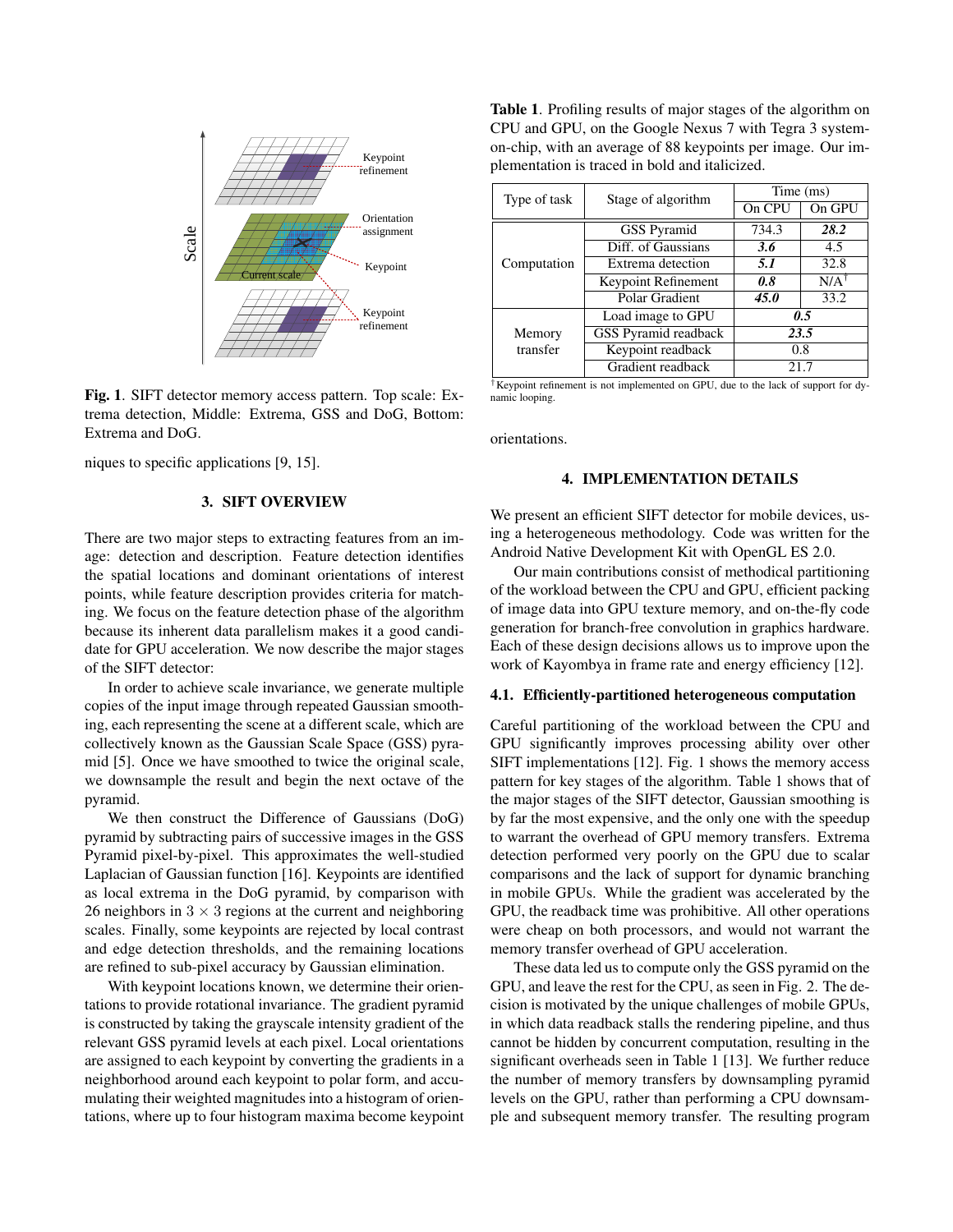

<span id="page-2-0"></span>Fig. 2. Proposed dataflow. Extrema and refinement combined in diagram.

completes the SIFT detector with only one GPU to CPU transfer per pyramid level, and one CPU to GPU transfer in total.

## 4.2. GPU data compression by pixel reordering

We implement an efficient pixel reordering scheme that tightly packs data into GPU memory, reducing memory transfer time and accelerating OpenGL ES rendering operations. Images are stored as textures in OpenGL ES, where each pixel of a texture is called a "texel." The standard texture format is RGBA, where each texel contains separate red, blue, green, and alpha channels [\[13\]](#page-4-12). We reorder the input image so that every  $2 \times 2$  grayscale square is stored as one RGBA texel, with one pixel per channel, as seen in Fig. [3.](#page-2-1)

We define arithmetic intensity as follows [\[6\]](#page-4-5):

arithmetic intensity  $=$  No. of additions and multiplications No. of texture fetches

Packing the data in this way reduces the total number of texture fetches in both Gaussian smoothing and downsampling by a factor of four. Using this scheme, the arithmetic intensity of the Gaussian blur is increased from 2 to 8, resulting in an efficient program that can keep the fragment processors of the GPU busy between memory accesses. Perhaps more importantly, the amount of data that must be read back from the GPU is reduced by the same factor.

Packing by  $2 \times 2$  squares, rather than some other geometry, is efficient because it reflects the memory access pattern of SIFT. Data that will be processed together are returned by the same texture fetch, optimizing memory operations. If the image were packed without reordering, as in Kayombya's implementation, the arithmetic intensity would depend on the dimension that we traverse, resulting in a large performance hit in vertical filtering [\[12\]](#page-4-11). Our tests show that the overhead of reordering the input image, and then reversing the reordering on the CPU, is negligible. Thus, the pixel reordering scheme reduces memory transfer time and accelerates computation at almost no cost.



<span id="page-2-1"></span>Fig. 3. Pixel reordering to compress data.

4.3. Branchless convolution through on-the-fly code generation

We generate GPU shader programs at runtime to reflect the parameters of the algorithm, accelerating computation by unrolling filtering loops. The width of the Gaussian smoothing kernel changes for each successive pyramid level, and is often based on user-defined parameters, so a single set of filtering programs would have to evaluate loop conditions to determine which pixels to process. Because the mobile GPU lacks dynamic branching, this would incur serious performance penalties. Instead, we generate and compile filter programs with all loops unrolled, eliminating branching from the program. We do not even need to branch to check image boundaries, as this is done for us by OpenGL ES. The same binary programs can be used for all of the images in a video stream, assuming that the parameters of the algorithm do not change, so the overhead of switching programs is not a performance issue. These techniques allow fine-tuning by the user without loss of performance.

### 4.4. Other optimizations

The original algorithm calls for doubling of the initial image in both width and height, to detect more features, but this is not conducive to realtime processing. We omit this step, reducing the amount of data that must be processed by a factor of two. This is a common step to take in high-framerate implementations of SIFT [\[7\]](#page-4-6). In our tests, the number of features is reduced by sixty-four percent, but we should note that the ones missing are low-scale features, which are less stable to matching [\[5\]](#page-4-4). If a high feature count is required, upsampling can be reintroduced at the expense of frame rate. Overall, this is a necessary tradeoff to bring SIFT close to realtime speeds.

Finally, we utilize the separability of Gaussian smoothing with separate shader programs for horizontal and vertical passes, reducing the total number of texture fetches from  $Nw^2$  to  $2Nw$ , where N is the number of pixels in the image, and  $w$  is the width of the one-dimensional filter kernel. Separable filtering allows for a linear memory access pattern, which is especially efficient on the GPU [\[6\]](#page-4-5). In addition to these optimizations, our main contributions of efficient workflow partitioning, pixel reordering, and on-the-fly code generation are essential to providing the frame rates we desire.

#### 5. EXPERIMENTAL RESULTS

We tested the performance of our implementation against an optimized CPU version running in a single thread. For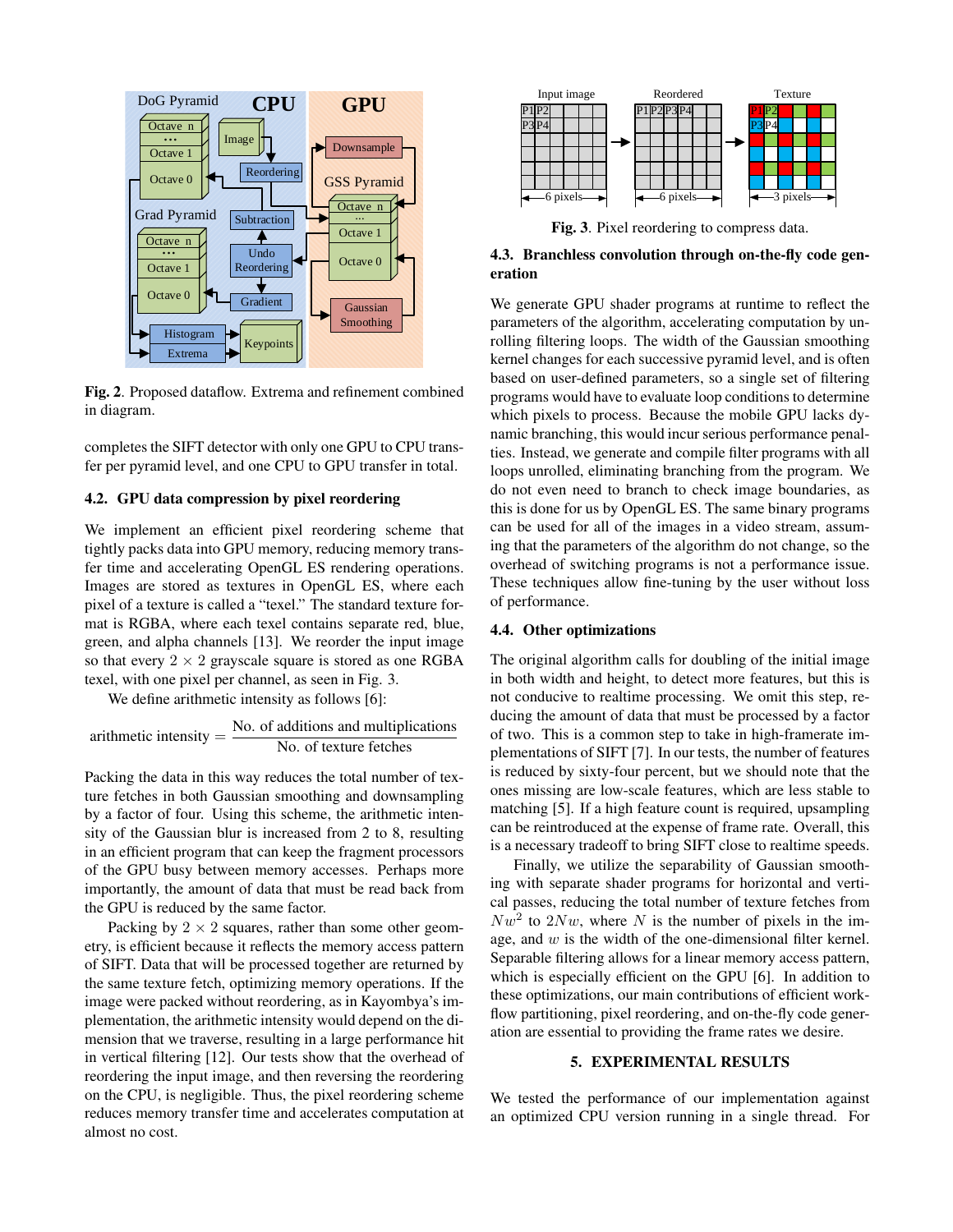

<span id="page-3-0"></span>Fig. 4. Interest points detected in  $320 \times 240$  images. Box size proportional to scale, orientation not shown.



<span id="page-3-1"></span>Fig. 5. Execution time observed on different devices.

the most informative comparison, we benchmarked on four different devices, representing a wide range of current mobile hardware. The test platforms are: Qualcomm Snapdragon S4 APQ8064 Mobile Development Platform, with Android 4.1.2; Google Nexus 7, with NVIDIA Tegra 3, Android 4.2; Samsung Galaxy Note II, with Samsung Exynos Quad, Android 4.1.1; and NVIDIA Tegra 250 Development Board, with NVIDIA Tegra 2, Android 2.2. Benchmarks were performed on a popular dataset of  $320 \times 280$  pixel images, yielding an average of 88 keypoints over three octaves per image [\[17\]](#page-4-16). The small image size is appropriate for our goal of realtime processing. As expected, the number of features varies widely with the image size and the parameters of the algorithm. Some results are shown graphically in Fig. [4.](#page-3-0)

All devices we tested show considerable acceleration with heterogeneous computation, as seen in Fig. [5.](#page-3-1) The speedup ranges from 4.7x on the Galaxy Note II to 7.0x on the Nexus 7. Table [2](#page-3-2) shows that the readback time varies drastically across different devices, mostly accounting for the slower execution time in the Note II's Mali-400 GPU. ARM admits this drawback of their design [\[18\]](#page-4-17). The Snapdragon S4 processed 9.9 images per second, elevating the SIFT detector to the realm of near-realtime mobile applications.

Next, we compare our heterogeneous implementation with the mobile GPU implementation of SIFT in Kayombya [\[12\]](#page-4-11). We reintroduce upsampling to the algorithm, and reduce the image size to  $224 \times 224$  pixels for an accurate comparison. The author reports execution time only up to keypoint refinement, so we benchmark our implementation performing the same tasks. This comparison is not in our favor, as a complete implementation of the author's dataflow scheme would read orientation data back to the CPU, which we have shown to be a costly operation. Furthermore, the author's implementation uses an approximate method of GPU extrema detection to reduce complexity. We compare our results from the Tegra

<span id="page-3-2"></span>Table 2. Profile of heterogeneous implementations, in ms.

| Task               | S4   | Nexus 7 | Note $II$ | Tegra 250 |
|--------------------|------|---------|-----------|-----------|
| <b>GSS Pyramid</b> | 43.5 | 28.2    | 38.7      | 52.8      |
| Readback           | 8.4  | 23.5    | 43.1      | 5.0       |
| Orientation        | 43.6 | 58.0    | 49.5      | 67.4      |
| Misc. SIFT         | 5.8  | 8.3     | 0.8       |           |

Table 3. Power and energy consumption on NVIDIA Tegra 250 development board.

<span id="page-3-3"></span>

| Test items            | Results  |               |  |
|-----------------------|----------|---------------|--|
|                       | CPU-only | Heterogeneous |  |
| Power (mW)            | 3186     | 3383          |  |
| Energy per image (mJ) | 3161     | 430           |  |

250 development board to Kayombya's, from a Qualcomm FFA device with a Snapdragon S2 system-on-chip, so that the testing platforms are nearly contemporary. We show significant improvement upon the other design, averaging 148 ms per image, to Kayomba's 952 ms, for a 6.4x speedup.

Finally, we test the power and energy consumption of our implementation on the NVIDIA Tegra 250 development board. Measurements were taken as an average of 50 seconds of continuous iteration over the dataset. The development board takes a 15-volt input, resulting in higher power consumption than on a phone or tablet. Although Table [3](#page-3-3) shows that the two implementations consume comparable power, the heterogeneous implementation reduces energy consumption by 87 percent per image compared to the CPU version, by occupying the processor for a shorter period of time.

### 6. CONCLUSIONS

We introduced an efficient implementation of the SIFT feature detector algorithm utilizing mobile GPU acceleration. Profiling of the major stages of the algorithm on both the GPU and CPU led us to develop a fast dataflow scheme for heterogeneous computation. Several key optimizations, such as reordering and compression of the input image, minimized the communication overhead and accelerated GPU computation. Considerable speedup was achieved over an optimized CPU version and related GPU work, resulting in near-realtime processing. Additionally, energy consumption was greatly reduced on an image-by-image basis. These techniques can be used to improve framerates and save energy in emerging mobile applications, such as object recognition, panorama construction, and augmented reality. In the future, we plan to explore what additional speedup CPU multi-threading and OpenCL might have to offer [\[19,](#page-4-18) [20\]](#page-4-19).

## Acknowledgments

This work was supported in part by Samsung, and by the US National Science Foundation under grants EECS-1232274, EECS-0925942 and CNS-0923479.